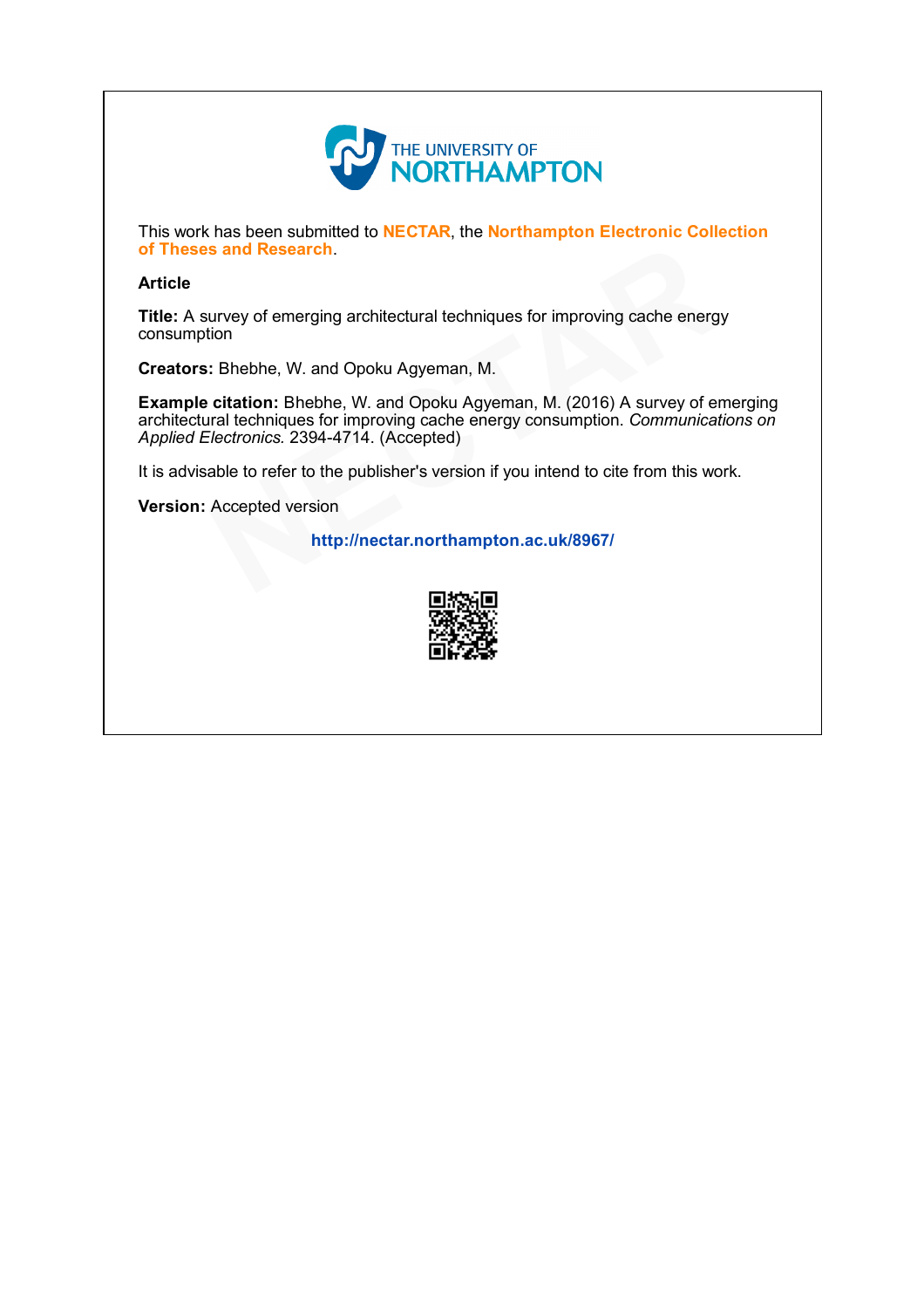

# A Survey of Emerging Architectural Techniques for Improving Cache Energy Consumption

Washington Bhebhe and Michael Opoku Agyeman Department of Computing and Immersive Technologies University of Northampton, UK Michael.OpokuAgyeman@northampton.ac.uk

*Abstract***— The search goes on for another ground breaking phenomenon to reduce the ever-increasing disparity between the CPU performance and storage. There are encouraging breakthroughs in enhancing CPU performance through fabrication technologies and changes in chip designs but not as much luck has been struck with regards to the computer storage resulting in material negative system performance. A lot of research effort has been put on finding techniques that can improve the energy efficiency of cache architectures. This work is a survey of energy saving techniques which are grouped on whether they save the dynamic energy, leakage energy or both. Needless to mention, the aim of this work is to compile a quick reference guide of energy saving techniques from 2013 to 2016 for engineers, researchers and students.** 

**Keywords—fetching; power gating; Immediate Sleep; Dynamic and leakage.**

#### I. INTRODUCTION

The recent advancements of multicore and multithreading technologies have seen the CPU processing power having a great growth [85] caused by the advancements in fabrication technologies, modern chip designs with more and smaller transistors embedded in it. The reduced transistor size offers a lesser dynamic energy for switching at the cost of higher static energy because of leakage while the performance improvement of storage systems has lagged. The negative knock-on effect is that the performance gap between the CPU and storage system has continued to widen year by year [42] making the storage system a bottleneck of the whole system performance. The growing speed disparity between the processor and memory has attracted a lot of research in the hope of closing this ever-growing gap.

Attempts have been made to alleviate the disparity between the CPU performance and storage by introducing high speed multilevel cache memories found in the mainstream Chip Multi-Core Processors (CMPs) [55] which use two level onchip cache hierarchy i.e. the private L1 cache and the public L2 cache to improve the system performance. The L2 cache is shared and has a larger capacity, a high association to provide a fast access to resources [42]. The multi-level caches in CMPs are characterised by high switching power, particularly due to the large amount of power consumed in tag-comparison operations. The power consumption is also growing because of the ever-increasing usage of the L2 caches. Also, a significant power consumption in L2 caches is caused by the fact that the L2 cache needs a high associativity to reduce the conflict misses, making large energy to be spent on tag comparisons and because the cache coherence for CMPs increases the power consumption in tag comparison.

Elsewhere, the recent advancements in video streaming, image processing and high speed wireless communication have immensely affected the way the cache is being designed [50,68]. The technological advancements place demands for high performance and low energy consumption in embedded systems. There has been a massive shift in the designs of cache architectures, shifting the objective from achieving highest peak performance to achieving highest energy efficiency. Embedded systems present a challenge because of their energy and performance budgets.

The cache memory consumes significantly a large proportion of the processor energy, approximately 42% in swarm processor and 23% in Power PC [45]. It is not practically feasible to increase the cache size indefinitely. The increase in cache size can have a negative effect on the cache speed, hit rate, cache line size and the associativity for the applications and to apply the energy optimisation techniques to reduce the static and dynamic energy without material performance degradation. The energy consumption in caches has attracted a lot of research with the objective of coming up with cache architectures that can achieve energy efficiency in caches. The objective of this work is to review some of these research techniques.

The rest of this paper is organised as follows. Section II is the background reading on the cache architecture, components of cache and its different designs. Energy consumption is also discussed under this section. Section III details the leakage energy saving techniques while Section IV focusses on the dynamic energy saving techniques. Section V reviews energy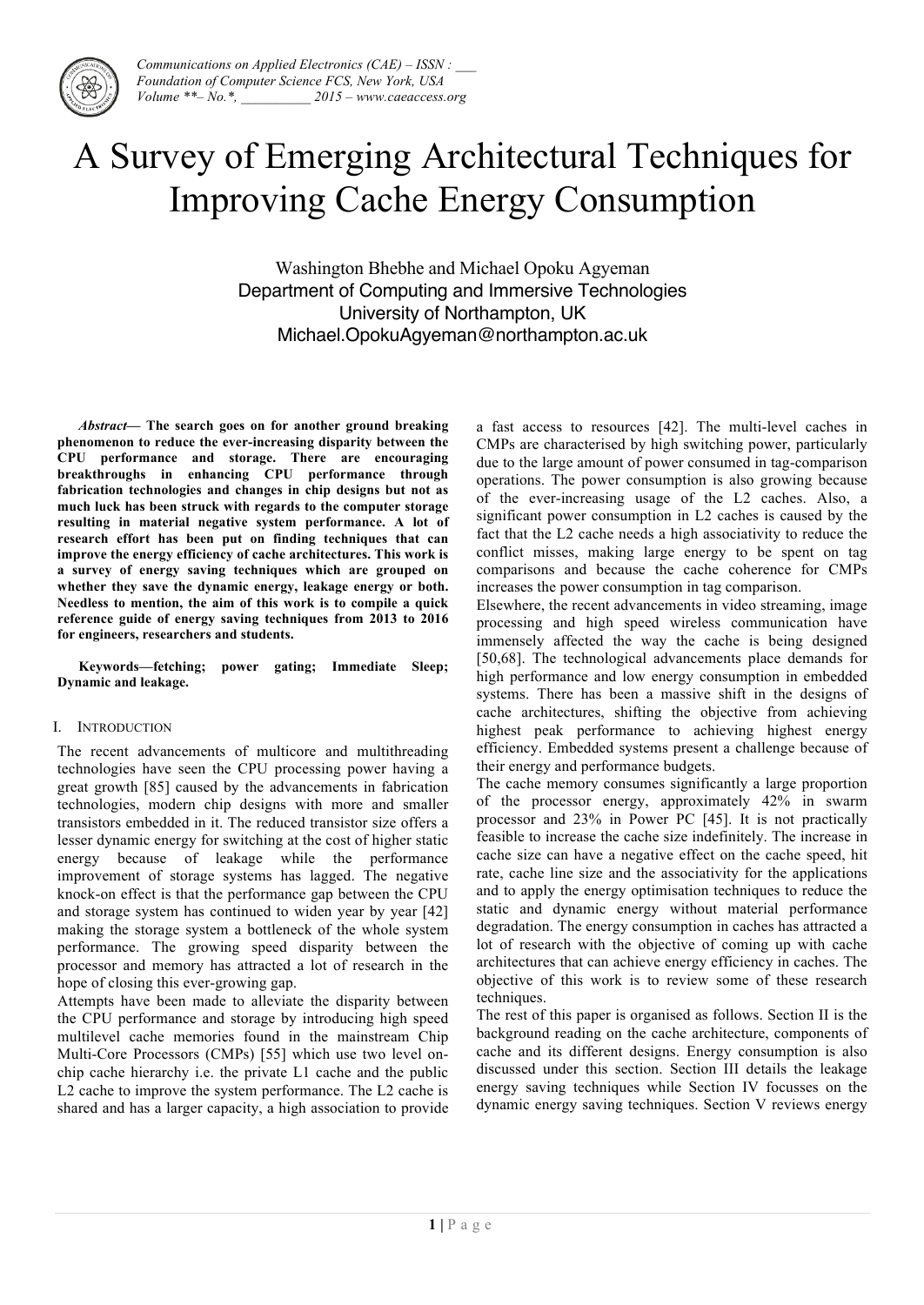

saving techniques that attempt to save both dynamic and leakage energy. Section VI is the survey of recent commercial chips implementing the energy saving techniques. Section VII there is cache architectural simulation aimed at improving cache performance by increasing associativity. Section VIII is the simulation evaluation. The conclusion is on Section IX.

# II. BACKGROUND READING

The background reading is focused on the cache architecture, with a view of understanding how the cache is designed, the components of cache and different types of its organisation. The last section of the background reading is dedicated to how energy is dissipated in the cache architecture and where within the cache different types of energy consumption of are dissipated. Cache is a small, high speed memory usually made up of Static RAM (SRAM) and it contains the most recently accessed pieces of main memory [37]. It is situated between the processor and the main memory Dynamic RAM (DRAM). The cache is 75% faster than the DRAM [37]. It takes 15ns to access information from the cache compared to 60ns from the DRAM. It also takes more time and energy to fetch an instruction than to execute it, hence to avoid performance bottleneck at the input of the processor, the cache needs to be fast. The memory design strictly centres on the principle of locality reference, meaning that at any given time, the processor access memory a small or localised region of memory. This localised region is loaded by cache. Internal 16K byte cache of a Pentium processor contains over 90% of the addresses requested by the processor making a hit rate of 90% [26]. It is not feasible to replace the main memory with SRAM to achieve more performance because SRAM is very expensive, less dense and consumes more power than DRAM. Increasing the amount of SRAM has a negative effect on performance since the processor will have more area to search, resulting in more time and dynamic energy being spent on fetching. The cache needs to be of a size that the processor can quickly determine a hit or a miss to avoid performance degradation.

# *A. CACHE ARCHITECTURE*

The cache architecture can be a read or write policy. A read architecture can either be a Look Aside or a Look through. The write policy architecture can be a write back or write through.

Cache subsystem can be divided into three functional blocks, which are SRAM, Tad RAM and the Cache Controller. The SRAM is the memory block and holds the data and its size determines the size of the cache. The Tag RAM is a small piece of SRAM which stores the addresses of the data that is stored in the SRAM. The Cache Controller (CC) on the other hand is the main brains begins the cache. The CC is responsible for performance snoops and snarfs, updating the SRAM and TRAM and for implementing the write policy. The CC also determines if memory request is cacheable and if the request is a miss or a hit.

Cache has different organisations, and these are briefly described below,

a) Fully-Associative (FA). This allows any line in the main memory to be stored at any location in the cache. It does not use cache page, only the lines. FA organisation provides the best performance since any memory location can be stored at any cache location. However, its main disadvantage is its complexity during fetching since the current address must be compared with all the addresses in the TRAM. This requires a very large number of comparators that eventually increase the complexity and cost of implementing large caches.

b) Direct Map (DM). Under the DM, the main memory is divided into cache pages. The size of each page is equal to the size of the cache. DM cache may only store a specific line of memory within the same line of cache. DM is the least complex and less expensive compared to the FA and the SA. Its disadvantage is that it is far less flexible, making the performance much lower especially when jumping between pages.

c) Set-Associative (SA). The SA cache scheme is a combination of FA and DM. under SA, the SRAM is divided into equal sections called cache ways, the cache page is equal to the size of the cache way which is treated like a small direct mapped cache or sleep leakage mode.

Sparsh Mittal has done a similar survey of architectural techniques on energy saving in cache in 2012 [64]. However, this work from his work because in this fast growing and evolving area, three years is a long time and many techniques have been proposed since then. This work focuses on the developments that have happened between 2013 and 2016.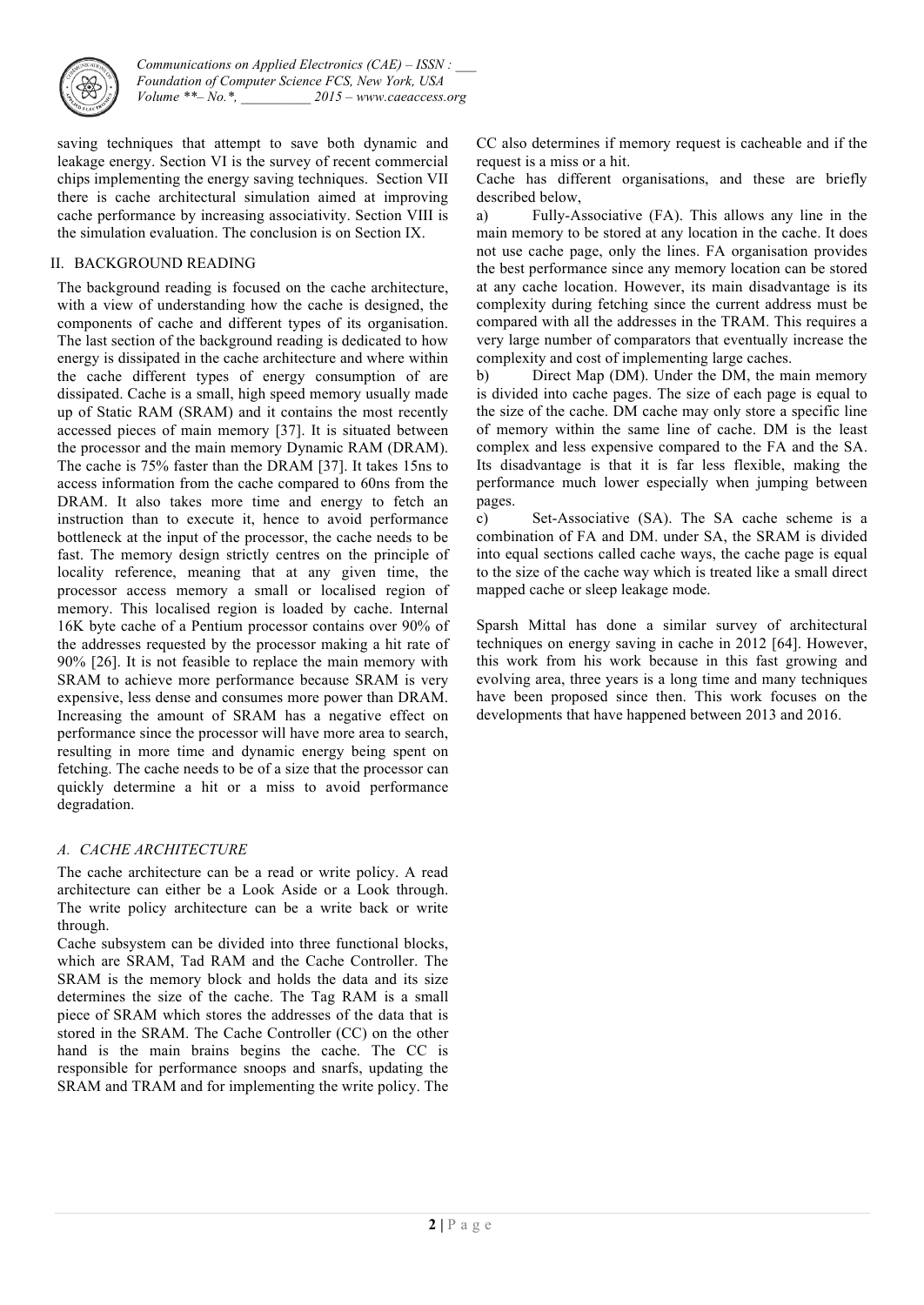

#### III. LEAKAGE ENERGY SAVING APPROACHES

## **Overview**

Leakage energy is mostly spent on LLCs and most techniques switch off part of the unused cache or introduce DRAM which is denser and does not suffer a lot of leakage energy consumption. The techniques estimate the required size of the cache needed by a program before it runs and turns off any unneeded cache space. The leakage energy saving techniques are either state destroying or state preserving techniques. State preserving techniques turn off the unneeded cache area and still preserve its state. When the cache space is re-activated, there is no need for fetching the lower levels of memory. On the other hand, the state destroying techniques do not preserve the state of the switched off cache space. If the destroyed cache space is later needed, it must be fetched in the lower levels of memory. The state destroying techniques generally save more energy than the state preserving techniques for as long as the destroyed cache space is not needed. When the destroyed cache space is later needed, more energy is spent in searching lower level caches.

Various techniques used to save leakage energy have some similarities and are discussed below,

Various researchers employ the drowsy cache technique (DCT) to save the leakage energy [35]. The DCT migrates a portion of unneeded cache into a low-leakage mode, thus saving energy at granularity level. Some reaches use the immediate sleep technique to turn off the unused cache [94]. Reconfigurable cache techniques are used to estimate program miss-rate in an online manner [66]. Some techniques use power-gating to migrate blocks deemed useful to a live partition before shutting down the unused cache [5]. Some techniques focus on hybridisation of PCRAM and DRAM to introduce a bit of density to the PCRAM and cause less leakage consumption [13].

#### Discussion

Mittal et al. [62] presents a multicore energy saving technique using dynamic cache reconfiguration. The technique works by periodically allocating required amount of LLC space to each running application and turning off unused cache space to save energy. This technique is called MASTER and it uses cache colouring scheme, allocating cache at the granularity of a single cache colour. A reconfigurable cache emulator is used for profiling the behavior of running programs under different LLC sizes. The energy-saving algorithm is used to predict the memory subsystem energy of running programs for a small number of colour values. Master uses these estimates to select a configuration with minimum estimated energy and turns off the unused cache colours for sassing leakage energy. Vdd gate is also used by Master to implement the hardware of the cache block. The simulation results show that the average savings in

memory subsystem energy over shared baseline LLC are 15% and 11%.

Joonho et al. [108] proposed an energy-efficient PV-aware 3D LLC architecture. The technique exploits the narrow width values to save many faulty cache lines under severe process variation which results in significant yield improvement in a highly energy-efficient manner with only a small performance loss and area overhead. The zeros are stored in the cache arrays with the faulty cache portions. A significant leakage energy is saved which also contribute to the leakage -induced yield loss reduction.

Bardine et al. [7] evaluated leakage reduction alternatives for deep submicron dynamic non-uniform cache architecture caches. The results of the simulation show that cache decay has leakage savings and performance degradation comparable with Way Adaptable on D-NUCA cache. The drowsy cache is potentially able to get higher energy reduction with reduced performance losses. Zhu et al. [79] used a Tripple-Threshold-Voltage 9-Transistor SRAM Cell technique for Data stability and energy efficiency at Ultra-low power supply voltages. The technique scales the power supply voltage (Vdd) to enhance the integrated circuits efficiency. However, this efficiency causes the substantial degradation of reliability due to less noise margins of the CMOS circuits.

Kadjo et al. [43] proposed a novel technique called Power Gating using block migration in chip multiprocessor last level caches. This technique greatly reduces the leakage energy of Lower Level Caches (LLC) while reducing the impact on performance levels. High temporal locality blocks are migrated to facilitate power gating. The blocks expected to be used in the future are migrated from the block being shut down to a live partition at a negligible performance impact and hardware overhead. Simulations show that energy savings of 66% can be reached at only 2.16% performance degradation.

Charkrabotty et al. [10] used a technique called Performance Constrained Static Energy reduction using way-sharing target banks. This technique improves the performance of the target banks by dynamically managing their associativity. The cost of the request is optimised by adding distance as another metric reducing the performance degradation. Experiments show that static energy can be reduced by 43% and EDP by 23% for a 4MB LLC with 3% performance constraint. The underutilised banks are powered off and the requests remapped to target banks.

Khartan et al. [45] proposed a Hardware based approach for saving cache energy in multicore simulation of power systems. In this technique, the time domain simulation of power system is conducted and traces of analysis instructions recorded. The recorded traces are used in multicore configurations. The Drowsy cache technique (DCT)is used as a cache leakage energy saving technique. DCT transitions a portion of cache into a low-leakage mode thus saving energy at cache granularity level. The results of simulations show an effective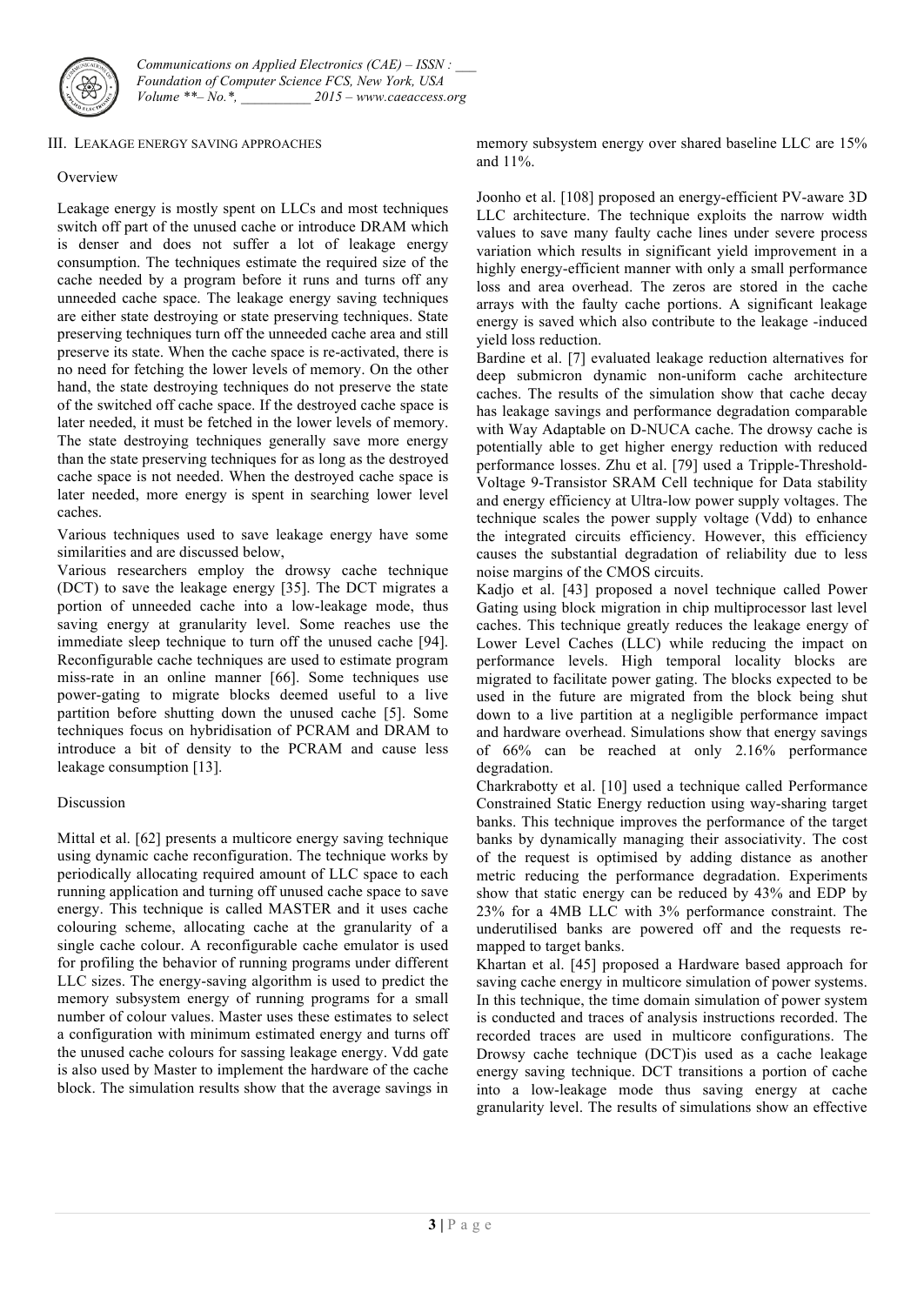

savings, keeping performance losses at minimal. For a 2MB 2- Core system, DCT saves 54% Cache energy and for a 4MB 4 core system up to 50.2% cache energy is saved.

Rossi et al. [73] introduced BTI and Leakage aware DSV for Reliable Low Cache memories. The technique shows that the Bias Temperature Instability (BTI) induced degradation greatly benefits leakage power saving of drowsy cache memories. The simulation results show that the leakage power can be reduced by more than 35% during the first month of use, more than 48% during the first year and up to 61% in ten years of memory operation. This shows that older memories give an opportunity of saving more leakage energy.

Arima et al. [5] proposed a technique called immediate sleep for reducing energy impact of peripheral circuits in STT-MRAM caches. This technique aims to save leakage power of peripheral circuits. Immediate sleep is also a power technique used for turning off a sub array of STT-MRAM caches immediately if the next access is not crucial or will not impede the performance levels. The technique uses power gating to STT-MRAM caches at the granularity of subarray at runtime. The subarrays contain local decoders and write drivers. With every cache access, all the decoders and write drivers are activated. Non-critical events are the write access and accesses which arrive after a long interval. A next-access predictor algorithm is used to predict accesses for each subarray at runtime and this prediction is made possible because there is a small number of subarrays in an STT-MRAM LLCs. Shutting down these non- critical events subarrays can save a relatively large leakage energy without affecting performance. The immediate sleep technique has proved to save leakage energy by 32% of an STT-MRAM LLC compared to the conventional scheme with STT-MRAM LLC.

Yue et al. [97] proposed a Micro-architectural technique for Run-time Power-gating in caches of GPU for leakage energy savings when they are idle during workload execution. The mode-transition latency is used to switch in and out of the low-leakage or sleep mode whenever needed to. These latencies are micro-architecturally hidden to avoid performance degradation during workload execution. The lowleakage mode is state-retentive meaning that it does not lose contents and there is no need for flushing the caches after they wake up. Therefor the L1 cache which is private to the core can be put into low-leakage sleep mode when there are no scheduled threads and if there are no memory requests, the L2 cache can be put into sleep mode. This technique on average can save up to 54% of leakage energy.

Mittal et al. [66] proposed a Flexi way, which is a cache energy saving technique using Fine-grained Cache Reconfiguration based approach for saving leakage energy. Flexi works on the observations that access to the cache sets are not distributed uniformly making some sets seeing more accesses than others. The other observation is that of the difference in associativity of sets. A cache is subdivided into small modules called subways. Selective-ways technique is used to turn off exactly the same number of ways for all the modules, providing the fine grain reconfiguration with caches of similar associativity thereby avoiding the need to use caches of large associativity for fine-grain reconfiguration. The simulation results show that Flexi can achieve energy savings of 26.2% in dual core systems.

Mittal et al. [63] discuss a technique called CASHIER or Cache Energy Saving Technique for Quality-of-Service systems (QOS). This technique uses a reconfigurable cache emulator which estimate the program miss-rate for various cache reconfigurations in an on-line manner. CPI stakes are used to estimate program execution time under different Lower Level Caches configurations. The Energy Saving Algorithm (ESA) then uses the estimates to estimate the memory sub-system energy under different cache configurations. From the results of ESA, a suitable cache is chosen that will strike the best balance between energy saving and performance loss, thereby avoiding a deadline. The of CASHIER saves on average 23.6% energy in memory subsystems for a 2MB L2 cache with a 5% performance slack allowed.

Wang et al. [90] propose a technique called System-Wide Leakage-Aware Energy Minimisation using dynamic voltage scaling and cache reconfiguration in multi-tasking systems. Dynamic Voltage Scaling (DVS) is integrated with Dynamic Cache Reconfiguration (DCR) techniques. The DVS and DCR make decisions judiciously so that the total amount of energy consumed is minimised. Using only the DVS or DCR in isolation lead to wrong conclusions in the overall energy savings. This proposed technique is 47.6% more efficient than the leakage-aware DVS techniques and 23.5% than the leakage-oblivious DVS and DCR techniques. Sampaio et al. [59] proposed a technique called 'Approximation-Aware Multi-Level Cells STT-RAM Cache Architecture'. The aim of the technique is to achieve energy-efficient reliability optimisation in STT-RAM based caches through what they called Selective approximations of the storage data. The Selective data approximation simplifies the error-protection hardware depending on the resilience levels and user-provided error tolerance of the applications. The technique aims on maximising the quality of the applications while minimising the energy consumption.

Jing et al. [40] discuss the Energy-Efficient eDRAM-Based On-Chip storage architecture for General purpose graphics processing units (GPUPUs). The use of the eDRAM is proposed as an alternative for building an area and energyefficient on-chip storage, including the RF, shared memory and L1 caches. eDRAM is chosen because it enables higher density and lower leakage power but suffers from limited data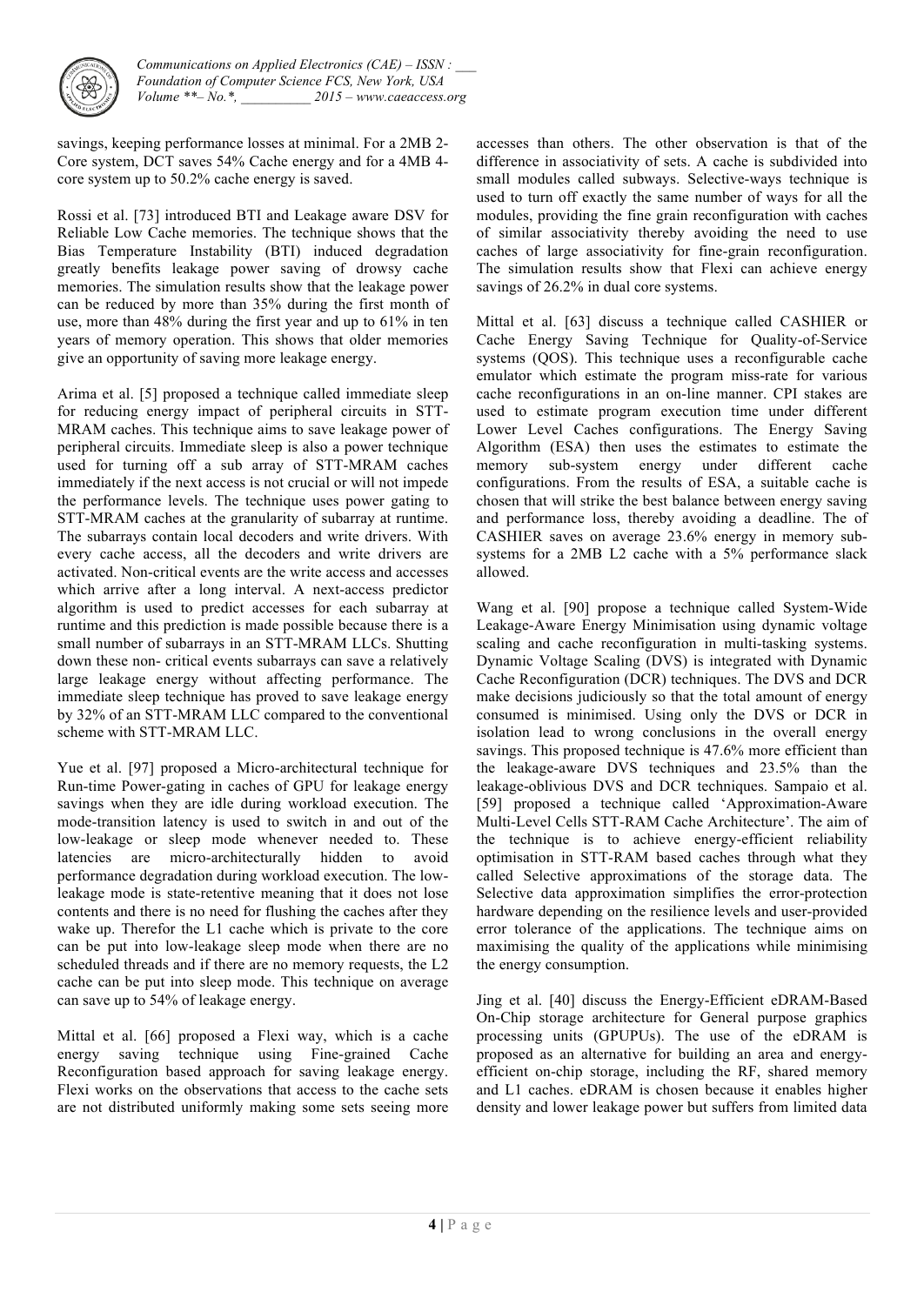

retention time. To avoid periodic refreshing of the eDRAM which makes performance suffer, lightweight compiler techniques are applied and runtime monitoring for selective refreshing that intelligently eliminate the unnecessary refreshes.

Hsiang-Yun et al. [70] discusses a technique called 'LAP', which is a Loo-Block which is aware of inclusion properties for energy-efficient asymmetric of last level caches. The technique is designed to improve the efficiency of Non-Volatile Memory based LLCs, especially the redesign of inclusion properties and associated replacement policies to explicitly include write reductions. The technique also incorporates advantages from both non-inclusive and exclusive designs to selectively cache only part of upper-level data in the LLC. The simulation results show that the architecture out-performs other variants of selective inclusion and consumes 20% and 12% less energy than non-inclusive and exclusive STT-RAM based LLCs.

Hameed et al. [34] proposed a two row buffer bypass policies and an alternative row buffer organisation to reduce the number of row buffer in STT-RAM based Last-Level cache architectures. The experiments show that energy consumption is reduced by 19.5% compared to SRAM alone.

Bengueddach et al [8] proposed a technique called MPSoC for energy consumption reconfiguration in two-level caches. The technique uses dynamic reconfiguration approach in the multiprocessors. This memory hierarchy contribute largely in the energy consumption of the overall hardware/software architecture.

Cheng et al [13] proposed an Adaptive page allocation of DRAM/PCRAM hybrid memory architecture. This is a hybrid of DRAM and PCRAM, taking advantage of both components, reducing leakage energy. The technique uses DRAM as the last level of cache and PCRAM as the main memory. When the data stored in the DRAM block is not accessed for a period, it is ignored and the refresh operation of the DRAM block is stopped. When the data accesses are found necessary after it has been ignored, the data is reloaded from the PCRAM. The technique uses a small DRAM as cache of PCRAM memory to reduce leakage power consumption together with an adaptive page allocation scheme which is used to make better utilisation of the DRAM capacity. This results in the conflict misses of DRAM being minimised under the multi-core architecture. The architecture reduces the number of write back to PCRAM and data migration between PCRAM and DRAM is materially reduced. The results of the simulation show that both the energy consumption and access latency of PCRAM is reduced by 25%.

Hammed et al. [34] proposed a technique for architecting STT LLCs for performance and energy improvement. The technique uses a large chip of DRAM memory as LLC. The experiments show that on-chip DRAM LLC provides

significantly improved performance benefits compared to an SRAM based LLC with a high cache capacity. The technique employs STT-RAM as a larger LLC because of its low leakage, non-existent refreshing energy and its scalability benefits.

### IV. DYNAMIC ENERGY SAVING APPROACHES

#### **Overview**

The techniques for saving dynamic energy normally work in the FLCs because this is where most the dynamic energy is spent. In the FLCs, the data and instructions are separate concerns unlike in the LLCs where they are unified. The techniques proposed for saving the dynamic energy dissipation are not the same and are grouped below into how they seek to improve the consumption of dynamic energy.

Some techniques save dynamic energy by employing a bloom filter. The tag-bloom techniques use tags to directly map addresses in L1 and L2 caches. [59]. The bloom filter algorithm is then used to predict the cache misses and divert the search to the main memory rather than to waste time and energy in searching the cache. Some techniques use prefetching technique and cache locking to save dynamic energy. The prefetching and locking techniques save energy by reducing the penalty costs of cache misses. Some techniques aim to reduce the number of active ways accessed in each cache access to the number of ways halted in case of a miss prediction using software or hardware. Other techniques reconfigure cache using computer software [71] while some techniques predict the program behaviour [55,1,59]. Some techniques deal with instructions in the cache [16,35].

Some techniques seek to leverage unused cache block words to reduce dynamic energy consumption [10,15,36]. These techniques flush out the unused words from the cache and keep the cache current. Some techniques introduce a new level of cache called L0. L0 is placed between the processor and the L1 cache to improve the speed at which it can be accessed [49,46,22]

#### Discussion

Lee et al. [52] proposed a technique called Filter Data Cache which is an energy efficient small L0 Data Cache architecture driven by the miss-cost-reduction. The filter data cache is placed between the processor and the L1 cache. The filter data cache is small to improve the speed at which it can be accessed and thereby reducing the dynamic energy consumption. The filter data cache consists of Early Cache Hit Predictor (ECHP), a Locality based Allocation (LA) and a No Tag-Matching Write (NTW). The ECHP predicts if there will be a miss or a hit in the filter cache. If the prediction is a miss, then the filter cache. If the prediction is a miss, then the filter cache is bypassed and the L1 cache is accessed. The LA decides of whether to allocate data on the filter cache or not. The NTW reduces the energy consumption of write-backs by recording all the cache lines in the cache filter which requested from the L1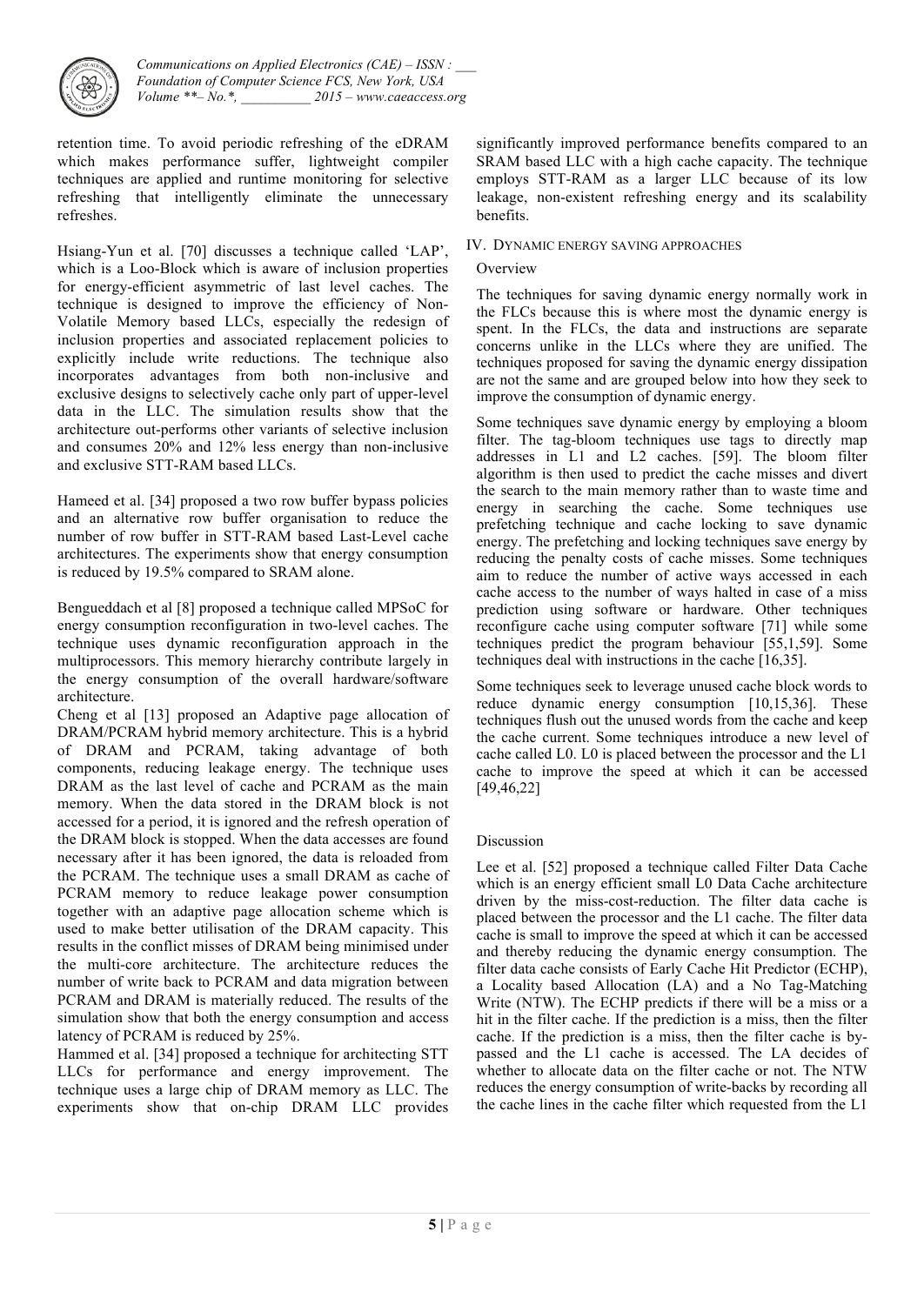

cache. The recorded cache lines are used in future in accessing L1 cache without requiring the tag matchings. The results of the simulations show that the technique can detect 92.2% of misses which are by-passed to the L1 cache. The filter data cache can reduce data allocations by 58% on average and only 5% of the number of hits decreases. 21% of energy consumption is reduced using the filter cache.

Divya et al. [42] proposed a cache architecture called Partial Way-Tagged cache. This cache is used to reduce the energy consumption of write-through cache systems with minimal area overhead and less performance degradation. A way-tag is attached in the L2 cache and the same information sent and stored in the L1 cache when the data is loaded in the L1. During future accesses, any write hit in L1 cache is directly mapped to the L2 cache. This direct-mapping reduces significantly energy consumption in L2 caches. An enhanced bloom filter is also used to store partial values of tags and make cache miss predictions to avoid redundant L2 cache accesses and in the process reducing energy consumption.

Xian at al. [51] used a technique called the SSD-Base Cache architecture for primary storage in the virtualisation environment. The technique reduces the duplicate data blocks in the cache device resulting in expansion of the cache space. The experiment results show that the technique can greatly improve the l/O performance and prolong the SSD device life time. The cache hit ratio can be increased by 5 times, average l/O latency can be reduced by 63% while the SSD write can be eliminated by 81%.

Datta et al. [20] presented a technique called CPU Scheduling for Power/Energy Management on multicore processors using cache miss and context switch data. Two algorithms are used namely Cache Miss Priority CPU Scheduler and Context Switch Priority CPU Scheduler. These algorithms lower the global budget in multicore processor systems while improving the performance energy metrics. The algorithms use the hardware partitions containing CPU sets operating at the same frequency. The results of the simulations show that the algorithms created power savings of 38watts and at the same times generating 15.34% performance gain. The algorithms also reduce the power consumption by taking advantage of the much unnoticed dynamic performance data.

Kadjo et al. [43] proposed a technique called Leveraging Unused Cache Block words to Reduce power in CMP Interconnect. The technique aims to find the useful words in cache lines and flush out the unused words. Unused words are leveraged by implementing a word-predictor. The word predictor records the used words in the cache block when the cache block is about to be evicted. Miss prediction rates are lowered by using two of the recent history bit vectors. All the untouched words are considered unused. The findings show that the use of the used words-predictor has accuracy of 76.69% and dynamic energy reduction of 26.62% is achievable. The use of the combination of both flit-drop and word-repeat has a potential of saving 41.75% reduction in dynamic energy.

Grani et al. [33] proposed an architecture called Flat-Topology High-Throughput Compute Node with AWGR-Based Optical-Interconnects. The study was based on simulations comparing execution time and energy consumption of optical multi-socket boards. The results show that optical solutions perform better than the electronic baseline with 70% EDP being saved exploiting the DVFS techniques. With an architecture design with no intra-socket electronic hops, it was proved that an additional 15% in performance was possible. The use of voltage, frequency scaling optimisation and the sourcesynchronous transmission model obtained up to 3 times reduction in energy consumption.

Mohammandi et al. [69] proposed an On-Demand Dynamic Branch Prediction (ODBP)technique. This combines both the static and dynamic prediction schemes to allow low energy and highly accurate branch prediction. Instruction binaries are annotated with prediction hints that compile time enabling the processor to choose between two schemes. The hints determine whether an instruction is a branch or non-branch type. If it's a branch type, the hints determine if it is statically notpredictable, statically taken or dynamically predictable. The use of ODBP minimises branch miss-predictions thereby increasing performance and energy efficiency. Yuan et al. [35] proposes an instruction locking using Temporal Re-Use Profile (TRP)to improve the Worst-Case Execution Time (WCET) in real time embedded applications. TRP is used to compute the cost and benefit of cache locking. TRP has the advantage of being more compact compared to memory trace thereby enabling efficient cache locking algorithms to eliminate cache conflict misses through cache locking. The result of TRP is then used to lock a memory block that will minimise the number of cache misses and reduce the dynamic energy lost.

Faramahini et al. [25] use a technique called Near-Memory Caching for improved energy consumption. The SRAM is placed closer to memory rather than closer to the processor. A small chip cache is integrated within the boundaries of a power aware multi-aware multibanked memory. This organisation is called Power-Aware CDRAM (PACDRAM). The PACDRAM improves performance, drastically reduce cache accesses in the main memory. Cache energy is reduced because of the small caches that are distributed to the memory chip reduce the cache access energy compared to large and undistributed caches. Near-Memory caches allow the access of relatively large blocks from memory which is not affordable with near processor caches. Memory energy consumption is further reduced by having the DRAM banks turned off during long idle periods. Mian Lou et al. [52] proposed a novel technique with the neglectable auxiliary overhead to reduce the power occurred in L1 cache comparison during the backward invalidation. This technique is energy-efficient two-level cache architecture for chip multiprocessors. A banked Bloom filter is exploited for the realisation and organisation of the cache. The linear feedback shift register counter is also exploited to replace the traditional predictors. The results of the simulations show that the proposed architecture can reduce the cache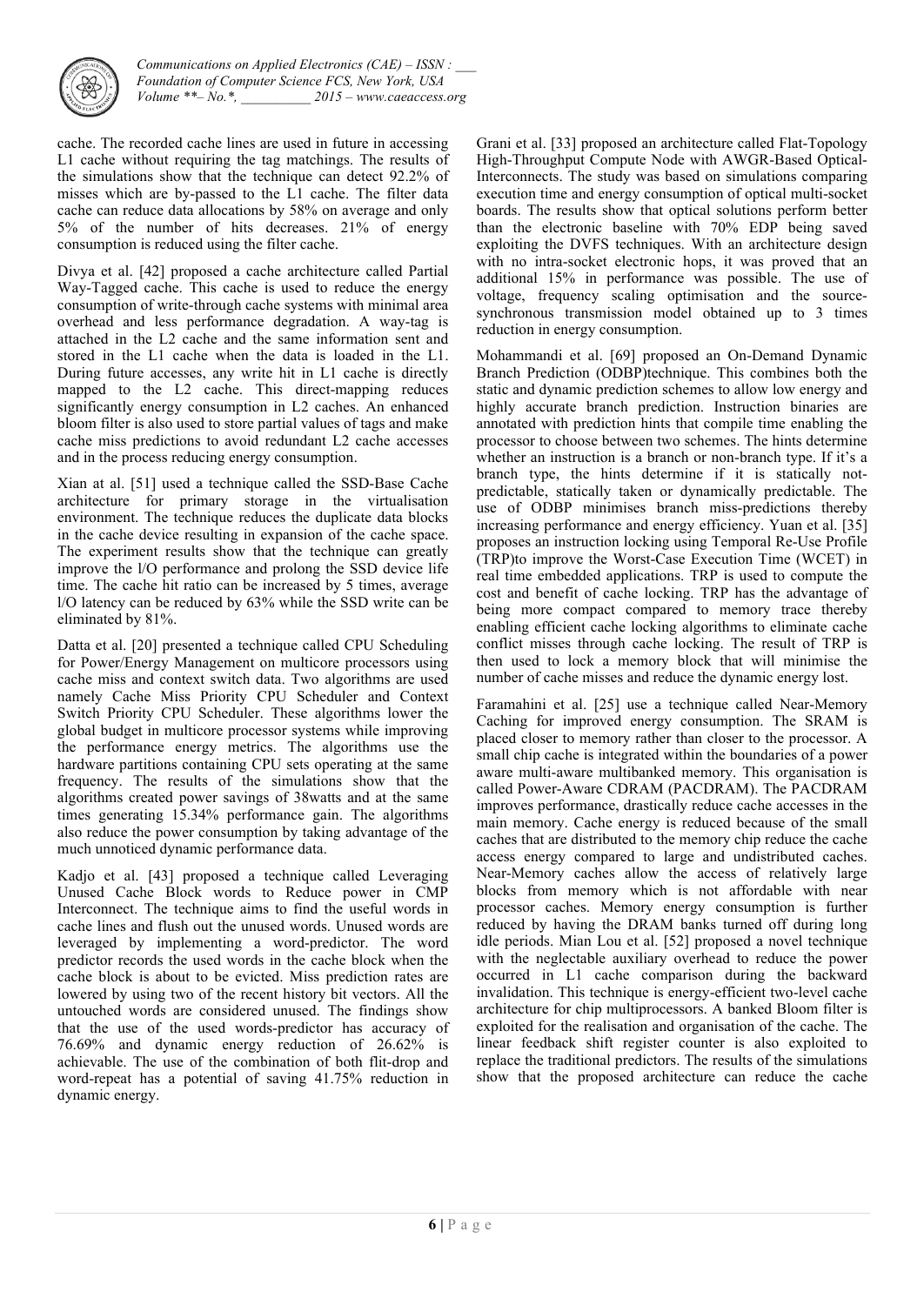

power by 49.7% at the cost of the acceptable performance overhead.

Anneesh et al. [3] proposed a technique called 'Power and Performance Efficient Secondary Cache' using tag bloom architecture to reduce the power consumption. The tag-bloom cache improves the performance of write through cache systems along with reduction in power consumption and minimal area overhead. The tag-bloom technique uses tags to directly map the address in the L1 and L2 caches such that when the data is deleted in the L1 cache, the processor only need to check the L2 cache because the same data will also be stored in the L1 cache. Because of the direct mapping, a write hit in L1 cache directly maps to the corresponding data in L2 cache using the way tag information hence reducing significant power consumption. The technique also uses a bloom filter algorithm to predict the cache misses and divert the misses to the main memory.

Subha et al. [79] proposed a technique called 'A Reconfigurable Cache Architecture'. This architecture enables occupied ways of selected sets to be enabled on occupancy. The architecture introduces a sequential component to cache design for cache ways. The results of the experiment show that on average 6.7% of power is saved for L1 cache of 2048 sets and 4.7% of L1 cache of 4096 with associativity of [8,16,32].

Aahn et al. [1] discusses a technique called 'Prediction Hybrid Cache' which is an energy-efficient STT-RAM cache architecture. A mechanism called Write Intensity Predictor is proposed which is used to predict the Write Intensity of every cache block dynamically. The predictor relies on the correlation between write intensity of blocks and addresses of load instructions which result in misses of the blocks. The predictor therefor keeps track of instruction likely to load write-intensive blocks and utilise the information to predict write intensity of blocks likely to be accessed in the future. The experiments conducted show that 28% energy reduction in hybrid caches is possible and 4% energy reduction in the main memory.

Cilku et al. [18] discusses an instruction cache architecture that uses pre-fetching and cache locking to reduce cache miss rates. The proposed architecture combines pre-fetching and cache locking to reduce both the miss rates and the penalty of cache misses. The pre=fetching algorithm can pre=fetch sequential and non-sequential streams of instructions with accuracy, avoiding cache pollution or useless memory traffic. The cache locking mechanism is a dynamic one and can decrease the cache miss rate of the system by only locking the appropriate memory blocks. Both techniques work together, complimenting each other with the pre-fetching exploiting the spatial locality while the cache locking makes use of temporal locality.

Neethu et al. [60] proposed a way halted prediction cache as an energy-efficient cache architecture for embedded processors. The technique aims to reduce the number of active ways to one in case the prediction being a hit and active ways to the number of ways halted in case of a miss prediction. The technique only

seeks to activate only the matched ways there by achieving dynamic energy savings over the conventional set-associative cache architecture.

Mohammad et al. [111] proposed an architecture for GPUs called the 'Efficient STT-RAM Last Level Cache'. The STT-RAM L2 cache architecture proposed can improve IPC by more than 100% while reducing the average consumed power by 20%.

Lee et al. [54] proposed a technique that partitions hybrid caches in multi-core architectures to reduce energy consumption. Utility-based partitioning is used to determine the sizes of the partitions for every core so that the number of misses is minimised. The replacement policy is re-designed to incorporate the technique into hybrid caches. When a store operation of a cache causes a miss in the shared cache, the corresponding new block is placed in the SRAM. Simulation results show that the technique improves the performance by reducing energy consumption by 3.6% on quad-core systems and energy consumption reduction of 11% on hybrid caches.

Jianwei et al. [19] proposed a technique called 'Way-tagged Cache' which is an energy-efficient L2 cache architecture using way-tag information under write-through policy. The technique improves the energy efficiency of write-through cache systems with minimal area overhead and performance degradation. The data in L2 cache is directly mapped to data in L1 cache by way of tags. During the subsequent accesses, which there is a right hit in the L1 cache, L2 cache can also be accessed in an equivalent direct-mapping. This process accounts for most L2 cache accesses in most applications thereby reducing dynamic energy consumption in L2 caches.

#### V. DYNAMIC AND LEAKAGE ENERGY SAVING **TECHNIQUES**

Jaekyu et al. [53] proposed a technique called Green Cache for exploiting the disciplined memory model of open CL on GPUS. Open CL is used because it allows applications to run on GPUS. Dynamic energy is saved by a technique called Region-Aware caching. Cache behaviours of each region is monitored either by compiler static analysis or by dynamic hardware training. Open CL specifies region information and passes it to the GPUs. The caching is directed only to regions with higher cache hit rates. Leakage energy is saved by a technique called Region-Aware Cache Resizing. The size of the cache is provided by the open CL libraries. The size of the required cache for a programme is calculated and if its smaller than the total size of the cache, then the remainder is turned off to save the leakage energy. The simulation results show that with Green Cache, dynamic energy of 56% can be saved in L1 Cache and 39% in L2 Cache. Leakage energy of 5% can be saved in L2 cache with no material performance degradation and off-chip access increases.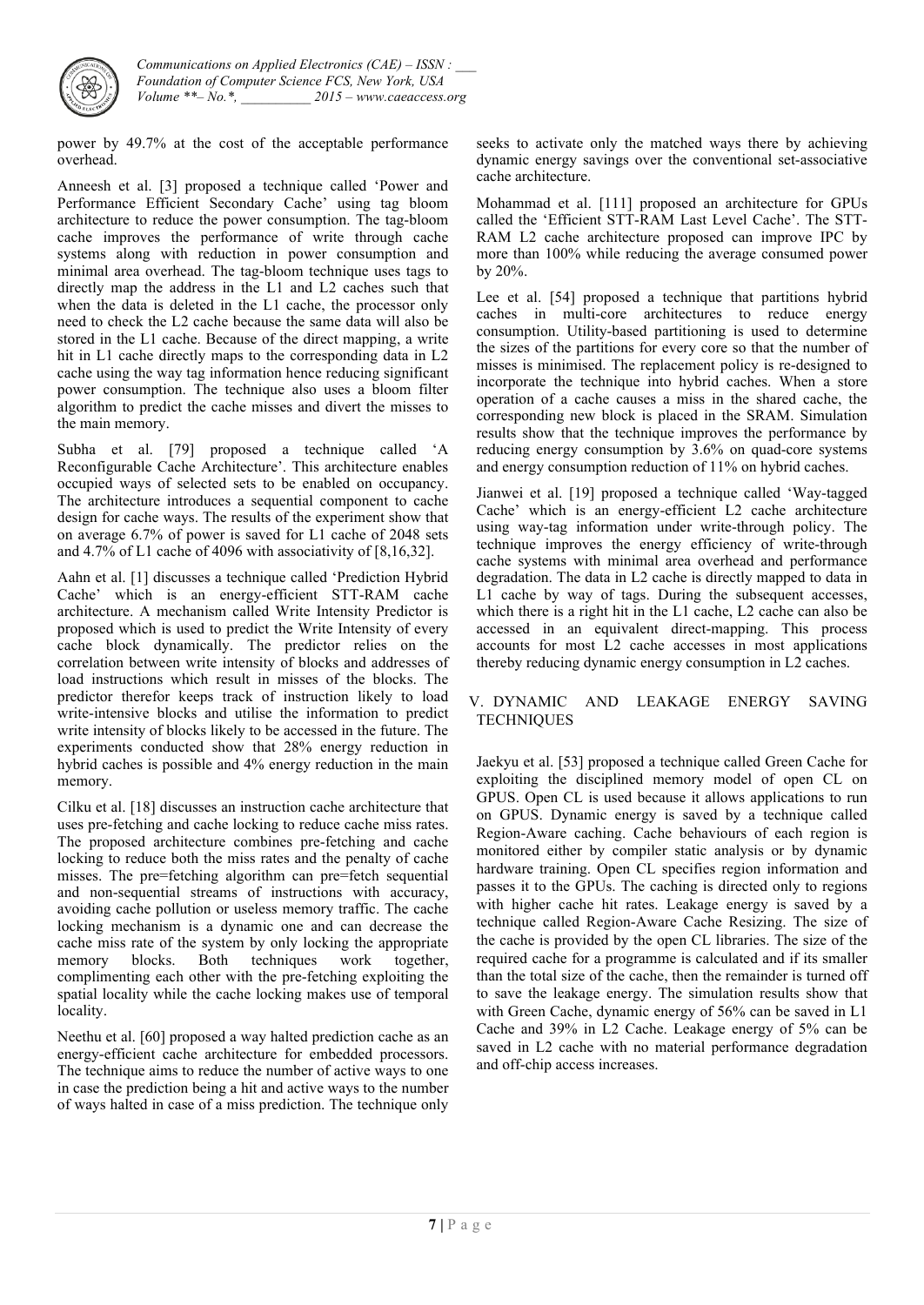

Alejandro et al. [82] proposed a technique called the Design of Hybrid Second Level Caches which is the hybridisation of SRAM and DRAM to minimise performance losses, energy consumption over the SRAM area and to maximise performance over the DRAM area. SRAM is the fastest existing memory but it has drawbacks of having low density and high leakage proportional to the number of transistors. DRAM on the other hand is slow and has high density. The results of the experiments show that the hybrid cache improves performance by 5.9% on average and the total energy consumption is reduced by 32%.

Valero et al. [85] designed a hybrid cache architecture with data encoding using low cost peripheral circuitry to improve energy, latency and endurance of cache simultaneously. The technique splits the input data between the STT-RAM and SRAM caches per the proportion of ones in input data. The data with zeros is stored on SRAM caches. Zeros on STT-RAM improve the performance and energy efficiency of the cache because a zero on STT-RAM cell consumes 3.5x-6.5x less energy than writing ones. The ones are written on the symmetric ST-SRAM cell which consumes very low power in writing ones. This technique achieves 42% and 53% energy efficiency and 9.3% and 9.1% performance improvement.

# VI. ENERGY SAVING CHIPS

This section is a survey of the most recent commercial chips designed to save energy in the cache architectures.

Warnock et al. [89] discuss a circuit and physical design of the zEnterprise EC12 Microprocessor chips and multi-chip module. This is a processor chip (CP), level-4 cache chip (SC) and the multi-chip module at the heart of the EC12 system. The chips were implemented in the IBM's high performance 32nm high-k/metal-gate SOI technology. The design of the chip is such that it contains 6 super-scalars, out-of-order processor cores, running at 5.5GHz, while the SC chip contains 192MB of eDRAM cache. Six CP chips and two SC chips are mounted on a high-performance glass-ceramic substrate providing high-bandwidth and low latency interconnections. The results of the experiments show that the EC12 MCM provide an unprecedented level of system performance improvement. The introduction of the eDRAM in the cache introduces density, resulting in low leakage consumption.

Shum et al. [77] discuss an IBM zNext chip, which is a 3rd Generation high frequency microprocessor chip. The chip has 6 cores instead of 4, dedicated-core core processors and a 48MB eDRAM on-chip shared L3. The IBM zNext chip maximizes Out-of-Order window because of its improved dispatch grouping efficiencies which are the reduced cracked instructions overhead, increased branches per group and added instruction queue for re-clumping. zNext also has the capability of accelerating specific functions because of its short-circuit executions, dedicated Fixed-point divide engine

resulting in 25-65% faster operations and millicode operations.

Haupt et al. [35] discuss a heat transfer modelling of a dualside cooled microprocessor chip stack with embedded microchannels. This is a cooling approach also called dual-side liquid cooling where the heat removal from the chip stack is enhanced by placing a liquid cooled interposer and thus dissipates heat from the stacked dies. This design achieves a hydraulic diameter as large a 200µm.

Warnock et al. [88] describes a technique called the 5.5GHz System z Microprocessor and multi-chip module. This chip features a high-frequency processor core for running at 5.5GHz in a 32nm high-k CMOS technology using 15 levels of metal. This chip is an upgrade of the 45nm chip with significant improvements made to the core and nest to increase the performance and through put of the design. The 32nm chip can achieve a higher operating frequency while running at lower operating voltages than the 45nm

Fischer et al. [26] discuss a performance Enhancement for 14nm High volume manufacturing microprocessor and system on-chip processes. This is a performance enhancement to Intel's 14nm high-performance logic technology interconnects. The enhancements are the improved RC performance and intrinsic capacitance for back end metal layers over a range of process versions and metal stacks offered for optimal cost and density targeted for various applications. These enhancements were implemented with no loss in reliability performance.

Choi at al. [16] discuss a sub-uw on-chip oscillator for fully integrated system-on-chip designs. This oscillator introduces a resistive frequency locked loop topology for accurate clock generation. A switched-capacitor from the topology. The oscillator is then matched to a temperature-compensated onchip resistor using an ultra-low power amplifier. A test chip is fabricated in 0.18µm CMOS that exhibits a temperature sufficient of 34.3ppm/degrees Celsius with long-term stability of less than 7ppm.Yen et al. [72] discuss a low store energy and robust ReRAM-Based flip-flop for normally-off microprocessors. The technique of Normally-of Computing (NoC) benefits microsystems with long sleep time. NoC can turn off power to achieve zero power consumption and can activate microsystems instantly. This work is a novel ReRAM based non-volatile flip-flop (NVFF), fabricated using 90nm CMOS technology and the ReRAM process of the Industrial Research Institute. This ReRAM based NVFF can reduce store energy by 36.4%, restore time by 64.2% and circuit area by 42.8% compared with the state of the art complimentary design. The ReRAM based NVFF is also superior in reducing restoration error by 9.44% under hardship condition compared to NVFF with a single NV device.

Andersen et al. [4] discuss a 10w on-chip switched capacitor voltage regulator with Feed forward regulation capability for granular microprocessor power delivery. This on-chip switched capacitor voltage regulator (SCVR) is designed and implemented in a 32nm SOI CMOS Technology. The semi-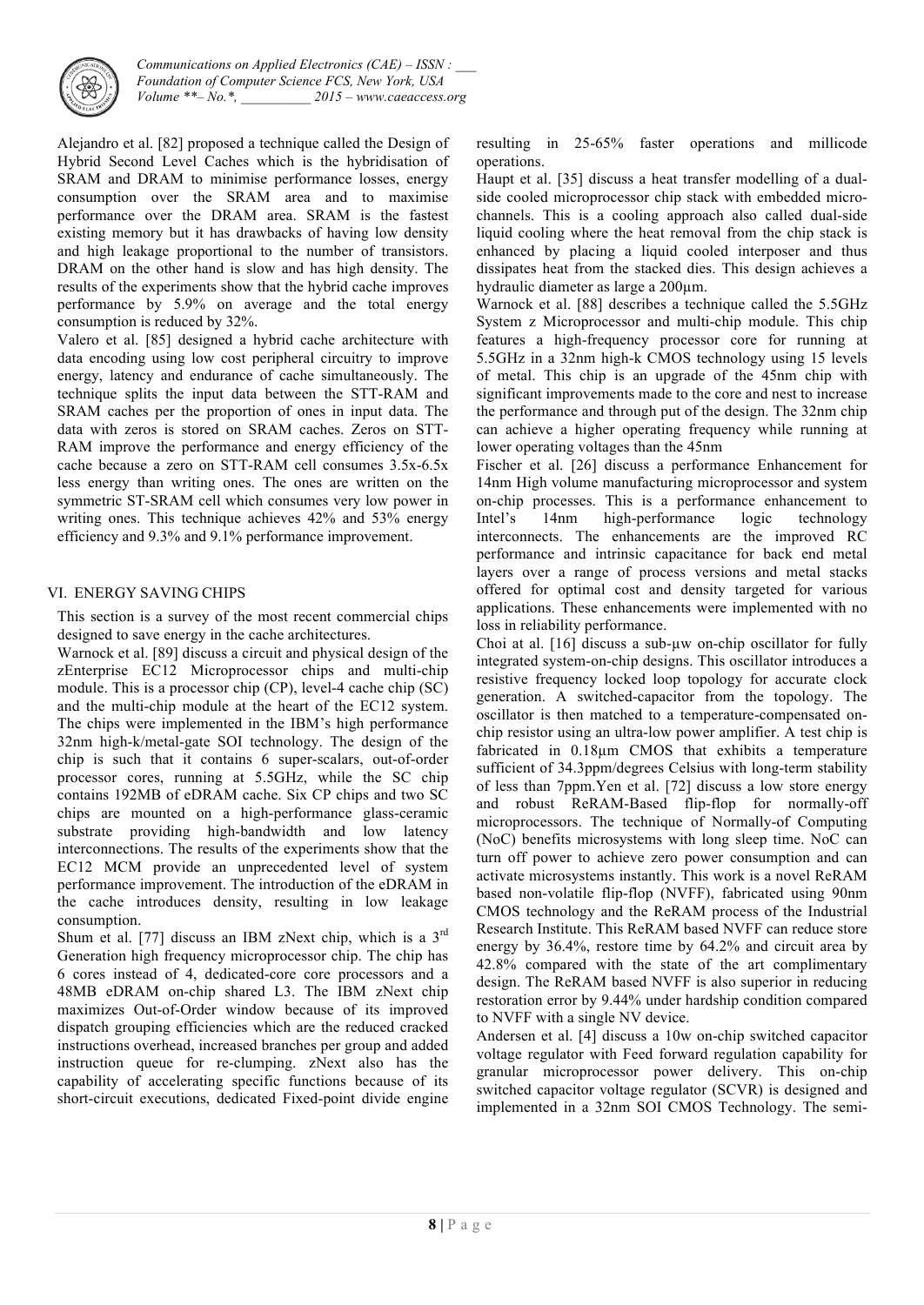

conductor technology features the high capacitance density and low loss deep trench capacitor resulting in high efficiency and high power density on chip SCRV designs. The implemented on-chip switched capacitor voltage regulator provides a 0.7V-1.1V output voltage from 1.8V input. It achieves 85.1% maximum efficiency at 3.2W/nmm power density. The overall power consumption of the microprocessor can be reduced by 7%.

#### VII. CONCLUSION

Various researchers continue to tackle the problem caused by inefficient consumption of energy in the cache architectures. The progress is being made towards greater efficiency in the consumption of energy and this progress is being seen even in the development of commercial chips.

This work has reviewed some of the architectural techniques for saving the dynamic and leakage energy. Commercial chips were also reviewed. This work serves as a quick reference guide for the energy saving techniques, recent commercial chips and cache architecture.

#### **REFERENCES**

- [1] Aahn, J., Yoo, S., & Choi, K. (2016). Prediction Hybrid Cache: An Energy-Efficient STT-RAM Cache Architecture. IEEE Transactions on Computers, 65(3), 940–951.
- [2] Abadal, S., Mestres, A., Martinez, R., Alarcon, E., Cabellos-Aparicio, A., & Martinez, R. (2015). Multicast On-chip Traffic Analysis Targeting Manycore NoC Design. In 2015 23rd Euromicro International Conference on Parallel, Distributed, and Network-Based Processing (pp. 370–378). IEEE
- [3] Aneesh Kumar, A. G., Janeera, D. A., & Ramesh, M. (2014). Power and performance efficient secondary cache using tag bloom architecture. In 2014 International Conference on Electronics and Communication Systems (ICECS) (pp. 1–5). IEEE.
- [4] Andersen, T., Krismer, F., Kolar, J., Toifl, T., Menolfi, C., Kull, L., … Francese, P. A. (2016). A 10 W On-Chip Switched Capacitor Voltage Regulator with Feedforward Regulation Capability for Granular Microprocessor Power Delivery. IEEE Transactions on Power Electronics, 1–1
- [5] Arima, E., Noguchi, H., Nakada, T., Miwa, S., Takeda, S., Fujita, S., & Nakamura, H. (2015). Immediate sleep: Reducing energy impact of peripheral circuits in STT-MRAM caches. In 2015 33rd IEEE International Conference on Computer Design (ICCD) (pp. 149–156).
- [6] Arora, N. D., Worley, S., & Ganpule, D. R. (2015). FieldRC, a GPU accelerated interconnect RC parasitic extractor for full-chip designs. In 2015 IEEE International Conference on Electron Devices and Solid-State Circuits (EDSSC) (pp. 459–462). IEEE.
- [7] Bardine, A., Comparetti, M., Foglia, P., & Prete, C. A. (2014). Evaluation of Leakage Reduction Alternatives for Deep Submicron Dynamic Nonuniform Cache Architecture Caches. IEEE Transactions on Very Large Scale Integration (VLSI) Systems, 22(1), 185–190.
- [8] Bengueddach, A., Senouci, B., Niar, S., & Beldjilali, B. (2013). Energy consumption in reconfigurable mpsoc architecture: Two-level caches optimization oriented approach. In 2013 8th IEEE Design and Test Symposium (pp. 1–6). IEEE.
- [9] Cache Simulation Main Page. (n.d.). Retrieved from http://www.ecs.umass.edu/ece/koren/architecture/Cache/frame0.htm
- [10] Chakraborty, S., Das, S., & Kapoor, H. K. (2015). Performance Constrained Static Energy Reduction Using Way-Sharing Target-Banks.

In 2015 IEEE International Parallel and Distributed Processing Symposium Workshop (pp. 444–453). IEEE.

- [11] Chen, K.-C. J., Chao, C.-H., & Wu, A.-Y. A. (2015). Thermal-Aware 3D Network-On-Chip (3D NoC) Designs: Routing Algorithms and Thermal Managements. IEEE Circuits and Systems Magazine, 15(4), 45–69
- [12] Chen, X., Chen, W., Lu, Z., Long, P., Yang, S., & Wang, Z. (2015). A Duplication-Aware SSD-Based Cache Architecture for Primary Storage in Virtualization Environment. IEEE Systems Journal, 1–12.
- [13] Cheng, W.-K., Cheng, P.-C., & Li, X.-L. (2016). Adaptive page allocation of DRAM/PCRAM hybrid memory architecture. In 2016 5th International Symposium on Next-Generation Electronics (ISNE) (pp. 1–2). IEEE.
- [14] Chien, T.-K., Chiou, L.-Y., Lee, C.-C., Chuang, Y.-C., Ke, S.-H., Sheu, S.-S., … Wu, C.-I. (2016). An energy-efficient nonvolatile microprocessor considering software-hardware interaction for energy harvesting applications. In 2016 International Symposium on VLSI Design, Automation and Test (VLSI-DAT) (pp. 1–4). IEEE.
- [15] Chenxi Zhang, Xiaodong Zhang, & Yong Yan. (n.d.). Multi-column implementations for cache associativity. In Proceedings International Conference on Computer Design VLSI in Computers and Processors (pp. 504–509). IEEE Comput. Soc.
- [16] Choi, M., Jang, T., Bang, S., Shi, Y., Blaauw, D., & Sylvester, D. (2016). A 110 nW Resistive Frequency Locked On-Chip Oscillator with 34.3 ppm/°C Temperature Stability for System-on-Chip Designs. IEEE Journal of Solid-State Circuits, 1–13.
- [17] Chung, S. W., & Skadron, K. (2008). On-Demand Solution to Minimize I-Cache Leakage Energy with Maintaining Performance. IEEE Transactions on Computers, 57(1), 7–24.
- [18] Cilku, B., Prokesch, D., & Puschner, P. (2015). A Time-Predictable Instruction-Cache Architecture that Uses Prefetching and Cache Locking. In 2015 IEEE International Symposium on Object/Component/Service-Oriented Real-Time Distributed Computing Workshops (pp. 74–79). IEEE
- [19] Dai, J., & Wang, L. (2013). An Energy-Efficient L2 Cache Architecture Using Way Tag Information Under Write-Through Policy. IEEE Transactions on Very Large Scale Integration (VLSI) Systems, 21(1), 102–112.
- [20] Datta, A. K., & Patel, R. (2014). CPU Scheduling for Power/Energy Management on Multicore Processors Using Cache Miss and Context Switch Data. IEEE Transactions on Parallel and Distributed Systems, 25(5), 1190–1199.
- [21] De, V. (2015). Fine-grain power management in manycore processor and System-on-Chip (SoC) designs. In 2015 IEEE/ACM International Conference on Computer-Aided Design (ICCAD) (pp. 159–164). IEEE.
- [22] Degnan, B., Marr, B., & Hasler, J. (2016). Assessing Trends in Performance per Watt for Signal Processing Applications. IEEE Transactions on Very Large Scale Integration (VLSI) Systems, 24(1), 58–66.
- [23] Eeckhout, L. (2015). Hot Chips in an Increasingly Diverse Microprocessor Landscape. IEEE Micro, 35(2), 2–3.
- [24] Ezz-Eldin, R., El-Moursy, M. A., & Hamed, H. F. A. (2015). Analysis and design of Network on Chip under high process variation. In 2015 IEEE International Conference on Electronics, Circuits, and Systems (ICECS) (pp. 508–509). IEEE.
- [25] Farmahini-Farahani, A., Ho Ahn, J., Morrow, K., & Sung Kim, N. (2015). DRAMA: An Architecture for Accelerated Processing Near Memory. IEEE Computer Architecture Letters, 14(1), 26–29.
- [26] Fischer, K., Chang, H. ., Ingerly, D., Jin, I., Kilambi, H., Longun, J., ... Yashar, P. (2016). Performance enhancement for 14nm high volume manufacturing microprocessor and system on a chip processes. In 2016 IEEE International Interconnect Technology Conference / Advanced Metallization Conference (IITC/AMC) (pp. 5–7). IEEE.
- [27] Frustaci, F., Corsonello, P., Perri, S., & Cocorullo, G. (n.d.). Leakage energy reduction techniques in deep submicron cache memories: a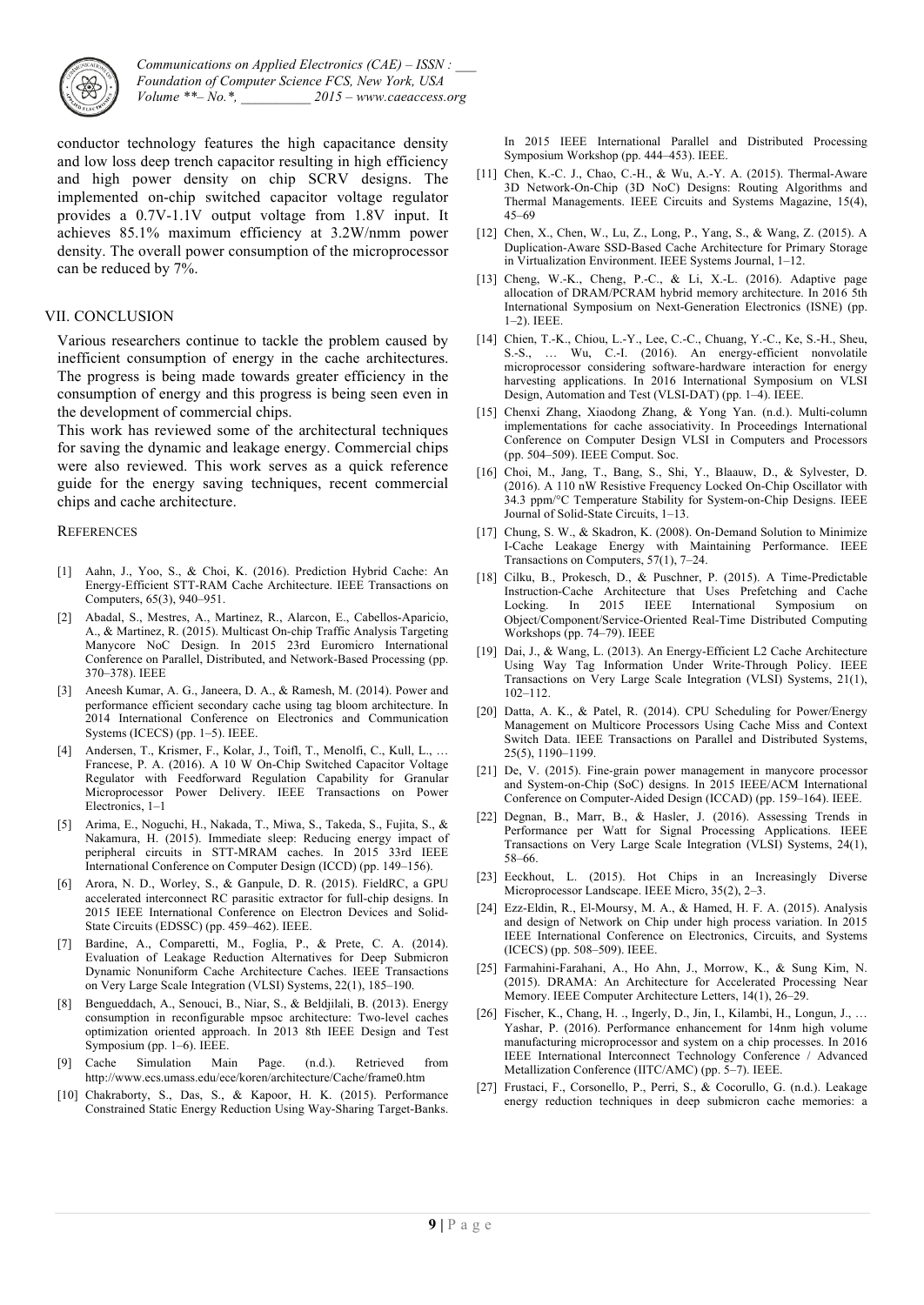

*Communications on Applied Electronics (CAE) – ISSN : Foundation of Computer Science FCS, New York, USA*  $2015$  – www.caeaccess.org

comparative study. In 2006 IEEE International Symposium on Circuits and Systems (p. 4). IEEE.

- [28] Frustaci, F., Corsonello, P., Perri, S., & Cocorullo, G. (n.d.). A New Scheme to Reduce Leakage in DeepSubmicron Cache Memories with No Extra Dynamic Consumption. In 2006 Ph.D. Research in Microelectronics and Electronics (pp. 61–64). IEEE.
- [29] Ghaemi, S. G., Monazzah, A. M. H., Farbeh, H., & Miremadi, S. G. (2015). LATED: Lifetime-Aware Tag for Enduring Design. In 2015 11th European Dependable Computing Conference (EDCC) (pp. 97– 107). IEEE.
- [30] Ghosh, M., & Lee, H.-H. S. (2007). Virtual Exclusion: An architectural approach to reducing leakage energy in caches for multiprocessor systems. In 2007 International Conference on Parallel and Distributed Systems (pp. 1–8). IEEE.
- [31] Golubeva, O., Loghi, M., Poncino, M., & Macii, E. (2007). Architectural Leakage-Aware Management of Partitioned Scratchpad Memories. In 2007 Design, Automation & Test in Europe Conference & Exhibition (pp. 1–6). IEEE.
- [32] Goudarzi, M., Ishihara, T., & Yasuura, H. (2007). A Software Technique to Improve Yield of Processor Chips in Presence of Ultra-Leaky SRAM Cells Caused by Process Variation. In 2007 Asia and South Pacific Design Automation Conference (pp. 878–883). IEEE.
- [33] Grani, P., Proietti, R., Cheung, S., & Ben Yoo, S. J. (2016). Flat-Topology High-Throughput Compute Node With AWGR-Based Optical-Interconnects. Journal of Lightwave Technology, 34(12), 2959– 2968.
- [34] Hameed, F., & Tahoori, M. B. (2016). Architecting STT Last-Level-Cache for performance and energy improvement. In 2016 17th International Symposium on Quality Electronic Design (ISQED) (pp. 319–324). IEEE
- [35] Haupt, M., Brunschwiller, T., Keller, J., & Ozsun, O. (2015). Heat transfer modelling of a dual-side cooled microprocessor chip stack with embedded micro-channels. In 2015 21st International Workshop on Thermal Investigations of ICs and Systems (THERMINIC) (pp. 1–4). IEEE.
- [36] Hu, J. S., Nadgir, A., Vijaykrishnan, N., Irwin, M. J., & Kandemir, M. (n.d.). Exploiting program hotspots and code sequentiality for instruction cache leakage management. In Proceedings of the 2003 International Symposium on Low Power Electronics and Design, 2003. ISLPED '03. (pp. 402–407). ACM
- [37] Intel An Overview of Cache Page 2 2.1 Basic Model CPU Cache Memory Main DRAM Memory System Interface. (n.d.).
- [38] Isaza-Gonzalez, J., Serrano-Cases, A., Restrepo-Calle, F., Cuenca-Asensi, S., & Martinez-Alvarez, A. (2016). Dependability evaluation of COTS microprocessors via on-chip debugging facilities. In 2016 17th Latin-American Test Symposium (LATS) (pp. 27–32). IEEE.
- [39] Jang, H., Kim, J., Gratz, P., Yum, K. H., & Kim, E. J. (2015). Bandwidth-efficient on-chip interconnect designs for GPGPUs. In Proceedings of the 52nd Annual Design Automation Conference on - DAC '15 (pp. 1–6). New York, New York, USA: ACM Press.
- [40] Jing, N., Jiang, L., Zhang, T., Li, C., Fan, F., & Liang, X. (2016). Energy-Efficient eDRAM-Based On-Chip Storage Architecture for GPGPUs. IEEE Transactions on Computers, 65(1), 122–135.
- [41] Jishen Zhao, Xiangyu Dong, & Yuan Xie. (2011). An energy-efficient 3D CMP design with fine-grained voltage scaling. In 2011 Design, Automation & Test in Europe (pp. 1–4). IEEE.
- [42] Divya Jebaseeli, A., & Kiruba, M. (2014). Design of low power L2 cache architecture using partial way tag information. In 2014 International Conference on Green Computing Communication and Electrical Engineering (ICGCCEE) (pp. 1–6). IEEE.
- [43] Kadjo, D., Kim, H., Gratz, P., Hu, J., & Ayoub, R. (2013). Power gating with block migration in chip-multiprocessor last-level caches. In 2013 IEEE 31st International Conference on Computer Design (ICCD) (pp. 93–99). IEEE
- [44] Kalla, P., Xiaobo Sharon Hu, & Henkel, J. (2006). Distance-based recent use (DRU): an enhancement to instruction cache replacement policies for transition energy reduction. IEEE Transactions on Very Large Scale Integration (VLSI) Systems, 14(1), 69–80.
- [45] Khaitan, S. K., & McCalley, J. D. (2013). A hardware-based approach for saving cache energy in multicore simulation of power systems. In 2013 IEEE Power & Energy Society General Meeting (pp. 1–5). IEEE.
- [46] Khaitan, S. K., & McCalley, J. D. (2013). A hardware-based approach for saving cache energy in multicore simulation of power systems. In 2013 IEEE Power & Energy Society General Meeting (pp. 1–5). IEEE.
- [47] Kim, C. H., Jae-Joon Kim, Ik-Joon Chang, & Roy, K. (n.d.). PVT-aware leakage reduction for on-die caches with improved read stability. In ISSCC. 2005 IEEE International Digest of Technical Papers. Solid-State Circuits Conference, 2005. (pp. 482–484). IEEE.
- [48] Kim, C. H., Kim, J.-J., Chang, I.-J., & Roy, K. (2006). PVT-Aware Leakage Reduction for On-Die Caches With Improved Read Stability. IEEE Journal of Solid-State Circuits, 41(1), 170–178.
- [49] Kim, N., Ahn, J., Seo, W., & Choi, K. (2015). Energy-efficient exclusive last-level hybrid caches consisting of SRAM and STT-RAM. In 2015 IFIP/IEEE International Conference on Very Large Scale Integration (VLSI-SoC) (pp. 183–188). IEEE.
- [50] Kudithipudi, D., Petko, S., & John, E. B. (2008). Caches for Multimedia Workloads: Power and Energy Tradeoffs. IEEE Transactions on Multimedia, 10(6), 1013–1021.
- [51] Kim, N., Ahn, J., Seo, W., & Choi, K. (2015). Energy-efficient exclusive last-level hybrid caches consisting of SRAM and STT-RAM. In 2015 IFIP/IEEE International Conference on Very Large Scale Integration (VLSI-SoC) (pp. 183–188). IEEE.
- [52] Lee, J., & Kim, S. (2015). Filter Data Cache: An Energy-Efficient Small L0 Data Cache Architecture Driven byMiss Cost Reduction. IEEE Transactions on Computers, 64(7), 1927–1939.
- [53] Lee, J., Woo, D. H., Kim, H., & Azimi, M. (2015). GREEN Cache: Exploiting the Disciplined Memory Model of OpenCL on GPUs. IEEE Transactions on Computers, 64(11), 3167–3180.
- [54] Lee, S., Kang, K., Jung, J., & Kyung, C.-M. (2016). Hybrid L2 NUCA Design and Management Considering Data Access Latency, Energy Efficiency, and Storage Lifetime. IEEE Transactions on Very Large Scale Integration (VLSI) Systems, 1–14.
- [55] Lin, I.-C., & Chiou, J.-N. (2015). High-Endurance Hybrid Cache Design in CMP Architecture With Cache Partitioning and Access-Aware Policies. IEEE Transactions on Very Large Scale Integration (VLSI) Systems, 23(10), 2149–2161.
- [56] Lin, I.-J., Yang, M.-J., & Hu, K.-S. (2016). Single layer differential group routing for flip-chip designs. In 2016 International Symposium on VLSI Design, Automation and Test (VLSI-DAT) (pp. 1–4). IEEE.
- [57] Lockwood, J. W., & Monga, M. (2016). Implementing Ultra-Low-Latency Datacenter Services with Programmable Logic. IEEE Micro, 36(4), 18–26.
- [58] Loghi, M., Golubeva, O., Macii, E., & Poncino, M. (2010). Architectural Leakage Power Minimization of Scratchpad Memories by Application-Driven Subbanking. IEEE Transactions on Computers, 59(7), 891–904.
- [59] Lou, M., Wu, L., Shi, S., & Lu, P. (2014). An energy-efficient two-level cache architecture for chip multiprocessors. In Fifth International Conference on Computing, Communications and Networking Technologies (ICCCNT) (pp. 1–5). IEEE.
- [60] Mallya, N. B., Patil, G., & Raveendran, B. (2015). Way Halted Prediction Cache: An Energy Efficient Cache Architecture for Embedded Processors. In 2015 28th International Conference on VLSI Design (pp. 65–70). IEEE.
- [61] Matsuno, S., Tawada, M., Yanagisawa, M., Kimura, S., Togawa, N., & Sugibayashi, T. (2013). Energy evaluation for two-level on-chip cache with non-volatile memory on mobile processors. In 2013 IEEE 10th International Conference on ASIC (pp. 1–4). IEEE.
- [62] Mittal, S., Cao, Y., & Zhang, Z. (2014). MASTER: A Multicore Cache Energy-Saving Technique Using Dynamic Cache Reconfiguration. IEEE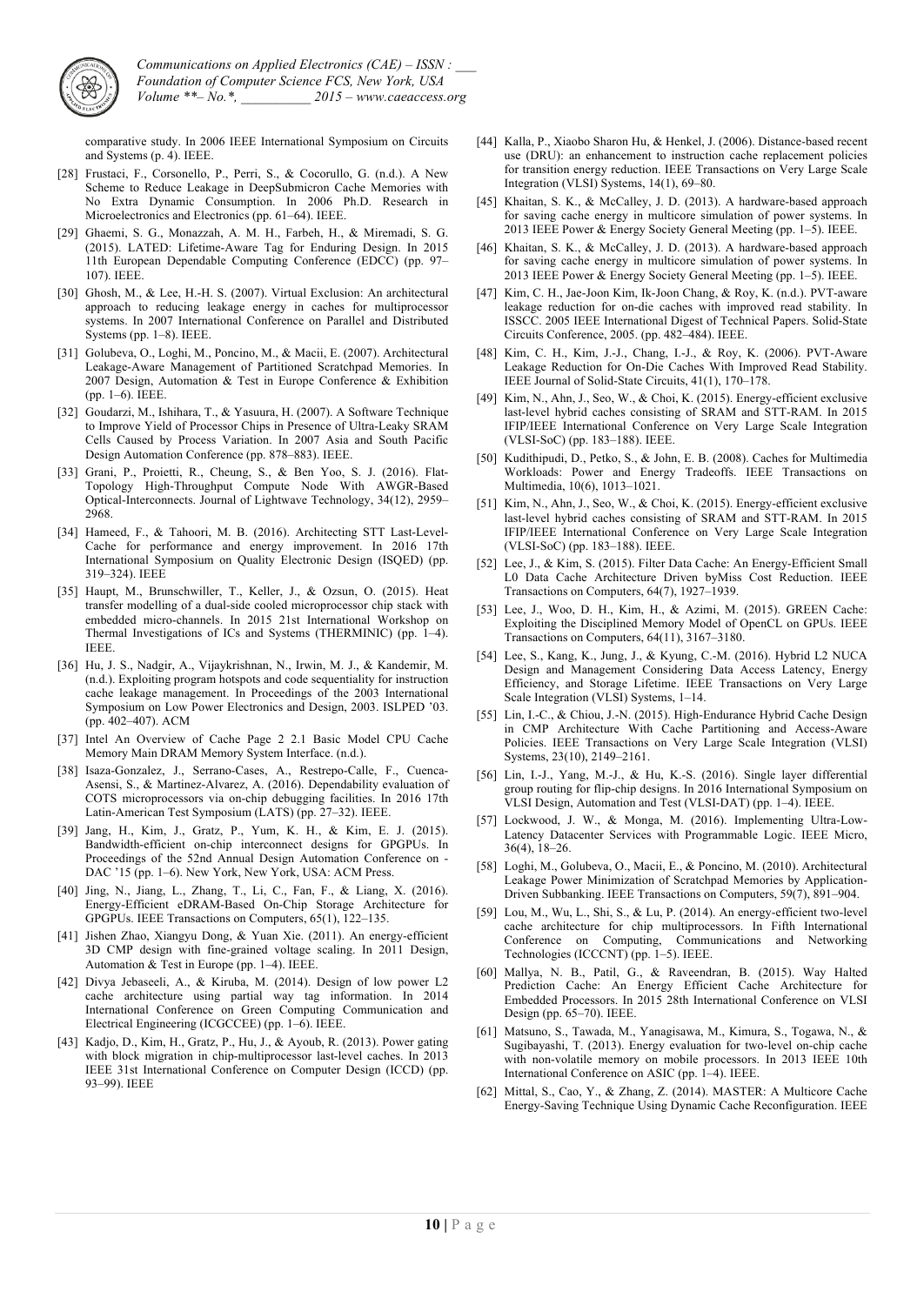

Transactions on Very Large Scale Integration (VLSI) Systems, 22(8), 1653–1665

- [63] Mittal, S., Zhang, Z., & Cao, Y. (2013). CASHIER: A Cache Energy Saving Technique for QoS Systems. In 2013 26th International Conference on VLSI Design and 2013 12th International Conference on Embedded Systems (pp. 43–48). IEEE.
- [64] Mittal, S. (n.d.). A Survey of Architectural Techniques For Improving Cache Power Efficiency
- [65] Mittal, S., Zhang, Z., & Cao, Y. (2013). CASHIER: A Cache Energy Saving Technique for QoS Systems. In 2013 26th International Conference on VLSI Design and 2013 12th International Conference on Embedded Systems (pp. 43–48). IEEE.
- [66] Mittal, S., Zhang, Z., & Vetter, J. S. (2013). FlexiWay: A cache energy saving technique using fine-grained cache reconfiguration. In 2013 IEEE 31st International Conference on Computer Design (ICCD) (pp. 100– 107). IEEE
- [67] Mittal, S., Zhang, Z., & Vetter, J. S. (2013). FlexiWay: A cache energy saving technique using fine-grained cache reconfiguration. In 2013 IEEE 31st International Conference on Computer Design (ICCD) (pp. 100– 107). IEEE.
- [68] Moein, S., Gulliver, T. A., Gebali, F., & Alkandari, A. (2016). A New Characterization of Hardware Trojans. IEEE Access, 4, 2721–2731.
- [69] Mohammadi, M., Han, S., Aamodt, T. M., & Dally, W. J. (2015). On-Demand Dynamic Branch Prediction. IEEE Computer Architecture Letters, 14(1), 50–53
- [70] Monchiero, M., Canal, R., & Gonzalez, A. (2009). Using Coherence Information and Decay Techniques to Optimize L2 Cache Leakage in CMPs. In 2009 International Conference on Parallel Processing (pp. 1– 8). IEEE
- [71] Nadgir, A., Kandemir, M., Guangyu Chen, & Guilin Chen. (n.d.). An access pattern based energy management strategy for instruction caches. In IEEE International [Systems-on-Chip] SOC Conference, 2003. Proceedings. (pp. 175–178). IEEE.
- [72] Ray, A., & Choudhry, A. (2015). Time optimization of instruction execution in FPGA using embedded systems. In 2015 International Conference on Futuristic Trends on Computational Analysis and Knowledge Management (ABLAZE) (pp. 566–572). IEEE.
- [73] Rossi, D., Tenentes, V., Khursheed, S., & Al-Hashimi, B. M. (2015). BTI and leakage aware dynamic voltage scaling for reliable low power cache memories. In 2015 IEEE 21st International On-Line Testing Symposium (IOLTS) (pp. 194–199). IEEE.
- [74] Sai Manoj, P. D., & Hao Yu. (2013). Cyber-physical management for heterogeneously integrated 3D thousand-core on-chip microprocessor. In 2013 IEEE International Symposium on Circuits and Systems (ISCAS2013) (pp. 533–536). IEEE.
- [75] Sampaio, F., Shafique, M., Zatt, B., Bampi, S., & Henkel, J. (2015). Approximation-aware Multi-Level Cells STT-RAM cache architecture. In 2015 International Conference on Compilers, Architecture and Synthesis for Embedded Systems (CASES) (pp. 79–88). IEEE.
- [76] Seongmoo Heo, Barr, K., Hampton, M., & Asanovic, K. (n.d.). Dynamic fine-grain leakage reduction using leakage-biased bitlines. In Proceedings 29th Annual International Symposium on Computer Architecture (pp. 137–147). IEEE Comput. Soc.
- [77] Shum, C. K., Busaba, F., & Jacobi, C. (2013). IBM zEC12: The Third-Generation High-Frequency Mainframe Microprocessor. IEEE Micro, 33(2), 38–47.
- [78] Soontae Kim, Vijaykrishnan, N., Kandemir, M., & Irwin, M. J. (n.d.). Predictive precharging for bitline leakage energy reduction [microprocessor caches]. In 15th Annual IEEE International ASIC/SOC Conference (pp. 36–40). IEEE.
- [79] Subha, S. (2014). A reconfigurable cache architecture. In 2014 International Conference on High Performance Computing and Applications (ICHPCA) (pp. 1–5). IEEE.
- [80] Tao Li, & John, L. K. (n.d.). OS-aware Tuning: Improving Instruction Cache Energy Efficiency on System Workloads. In 2006 IEEE

International Performance Computing and Communications Conference (pp. 321–330). IEEE

- [81] Tsoutsos, N. G., & Maniatakos, M. (2015). The HEROIC Framework: Encrypted Computation Without Shared Keys. IEEE Transactions on Computer-Aided Design of Integrated Circuits and Systems, 34(6), 875– 888.
- [82] Tu, C.-Y., Chang, Y.-Y., King, C.-T., Chen, C.-T., & Wang, T.-Y. (2014). Traffic-aware frequency scaling for balanced on-chip networks on GPGPUs. In 2014 20th IEEE International Conference on Parallel and Distributed Systems (ICPADS) (pp. 87–94). IEEE.
- [83] Ubal, R., Sahuquillo, J., Petit, S., & Lopez, P. (2006). Applying the zeros switch-off technique to reduce static energy in data caches. In 2006 18th International Symposium on Computer Architecture and High Performance Computing (SBAC-PAD'06) (pp. 133–140). IEEE.
- [84] Ubal, R., Sahuquillo, J., Petit, S., Hassan, H., & Lopez, P. (2007). Leakage Current Reduction in Data Caches on Embedded Systems. In The 2007 International Conference on Intelligent Pervasive Computing (IPC 2007) (pp. 45–50). IEEE.
- [85] Valero, A., Sahuquillo, J., Petit, S., Lopez, P., & Duato, J. (2015). Design of Hybrid Second-Level Caches. IEEE Transactions on Computers, 64(7), 1884–1897
- [86] Wang, W., & Mishra, P. (2010). Leakage-Aware Energy Minimization Using Dynamic Voltage Scaling and Cache Reconfiguration in Real-Time Systems. In 2010 23rd International Conference on VLSI Design (pp. 357–362). IEEE.
- [87] Wang, Z., Jimenez, D. A., Xu, C., Sun, G., & Xie, Y. (2014). Adaptive placement and migration policy for an STT-RAM-based hybrid cache. In 2014 IEEE 20th International Symposium on High Performance Computer Architecture (HPCA) (pp. 13–24). IEEE.
- [88] Warnock, J., Chan, Y. H., Harrer, H., Rude, D., Puri, R., Carey, S., ... Webb, C. (2013). 5.5GHz system z microprocessor and multi-chip module. In 2013 IEEE International Solid-State Circuits Conference Digest of Technical Papers (pp. 46–47). IEEE.
- [89] Warnock, J., Chan, Y., Harrer, H., Carey, S., Salem, G., Malone, D., ... Webb, C. (2014). Circuit and Physical Design of the zEnterpriseTM EC12 Microprocessor Chips and Multi-Chip Module. IEEE Journal of Solid-State Circuits, 49(1), 9–18.
- [90] Weixun Wang, & Mishra, P. (2012). System-Wide Leakage-Aware Energy Minimization Using Dynamic Voltage Scaling and Cache Reconfiguration in Multitasking Systems. IEEE Transactions on Very Large Scale Integration (VLSI) Systems, 20(5), 902–910.
- [91] Wu, Y., Zhao, J., Chen, D., & Guo, D. (2016). Modeling of Gaussian Network-Based Reconfigurable Network-on-Chip Designs. IEEE Transactions on Computers, 65(7), 2134–2142.
- [92] Xiaoping, H., & Jianfeng, A. (2013). A Novel Architecture to Identify the Microprocessor Chips by Implanting Timing-Fault Execution Unit. In 2013 IEEE 16th International Conference on Computational Science and Engineering (pp. 766–769). IEEE.
- [93] Yan-Fang, S., Jian-Guo, S., & Yu-Qian, X. (2015). Design and Application of Distributed Intelligent Greenhouse Computerized System. In 2015 Seventh International Conference on Measuring Technology and Mechatronics Automation (pp. 331–334). IEEE.
- [94] Yen, C.-H., Chen, C.-H., & Chen, K.-C. (2015). A memory-efficient NoC system for OpenCL many-core platform. In 2015 IEEE International Symposium on Circuits and Systems (ISCAS) (pp. 1386– 1389). IEEE
- [95] Yongsoo Joo, Dimin Niu, Xiangyu Dong, Guangyu Sun, Naehyuck Chang, & Yuan Xie. (2010). Energy- and endurance-aware design of phase change memory caches. In 2010 Design, Automation & Test in Europe Conference & Exhibition (DATE 2010) (pp. 136–141). IEEE.
- [96] Yu, S., & Zhang, W. (2008). Adaptive Drowsy Cache Control for Java Applications. In 2008 IEEE/IFIP International Conference on Embedded and Ubiquitous Computing (pp. 185–191). IEEE.
- [97] Yue Wang, Roy, S., & Ranganathan, N. (2012). Run-time power-gating in caches of GPUs for leakage energy savings. In 2012 Design,